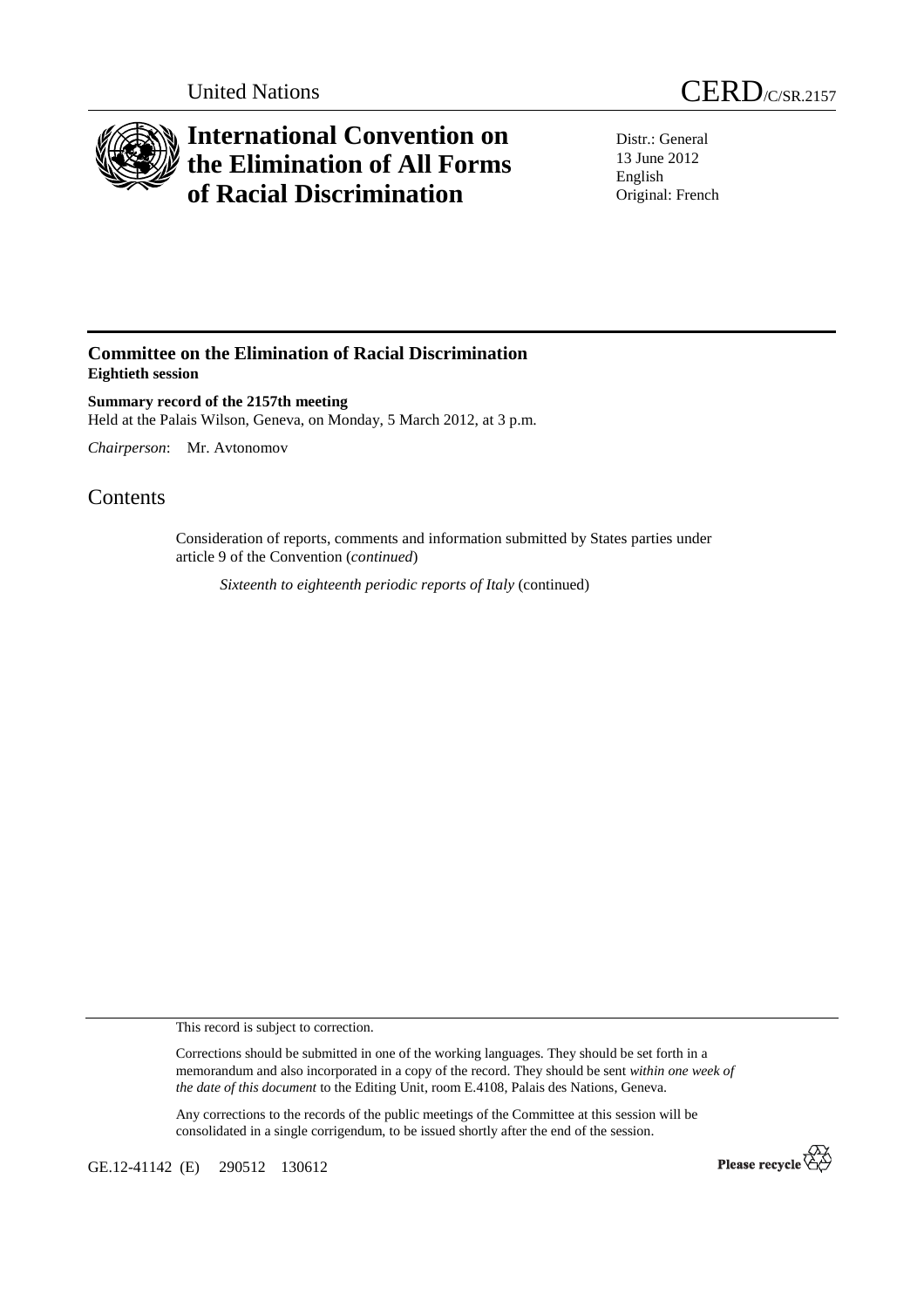*The meeting was called to order at 3 p.m.* 

 **Consideration of reports, comments and information submitted by States parties under article 9 of the Convention** (*continued*)

*Sixteenth to eighteenth periodic reports of Italy* (continued) (CERD/C/ITA/16-18, CERD/C/ITA/Q/16-18)

1. *At the invitation of the Chairperson, the delegation of Italy took places at the Committee table.*

2. **Mr. Brasioli** (Italy) said that his country had drawn lessons from the recent judgement of the European Court of Human Rights in the case *Hirsi Jamaa and Others v. Italy*, in which Italy had been found guilty of violating the principle of non-refoulement, and that it was firmly resolved to take legislative measures to give effect to the principles reaffirmed in that judgement in order to guard against the recurrence of such cases. The Italian Prime Minister had travelled to Libya to meet the new leaders and lay the foundations for increased cooperation in combating illegal immigration, while protecting the human rights of migrants. In the Tripoli Declaration the Italian and Libyan authorities had undertaken to respect the principles set out in the judgement of the European Court of Human Rights and to safeguard the rights of migrants passing through the Mediterranean. Italy intended to propose cooperation with the Libyan authorities in strengthening border controls. Italy also wished to expand its cooperation with other countries of the European Union affected by the migration phenomenon. It was cooperating actively with international organizations, in particular the International Organization for Migration (IOM) and the Office of the United Nations High Commissioner for Refugees (UNHCR), in order to address the problems presented by the influx of migrants, find ways of providing shelter for them and combat trafficking in human beings.

3. **Mr. Bottini** (Italy) said that Italy was aware of the need to craft legislation to facilitate the integration of persons of immigrant background, who made up 8 per cent of its population, over and above the urgent humanitarian and security measures that it had taken in recent years to cope with the influx of migrants. In order to strike the right balance between protecting the rights of foreigners and safeguarding national security, Italy had put in place a Ministry for International Cooperation and Integration. He cited a judgement handed down by the Constitutional Court in 2010 declaring article 61-11 bis of the Criminal Code unconstitutional. The Court had found that that provision, under which the mere commission of an offence by a person in an irregular situation constituted an aggravating circumstance, ran counter to the principle of the equality of all before the law enshrined in article 3 of the Constitution. Law No. 205 of 25 June 1993, known as Mancino's law, which provided that a racial motivation for an offence was an aggravating circumstance, had been applied in a judgement of 14 April 2011 concerning the so-called Castelvolturno case, in which a mafia organization had been found guilty of the murder of six African immigrants. The Court had found that those murders had clearly been motivated by the ethnic origin of the victims.

4. Two cases of racist speech involving public figures had recently marked Italy. In those cases, one of which was still pending, Mr. Tosi and Mr. Gentilini had been charged with incitement to racial hatred (see paragraphs 38 and 39 of the report). More recently, a former member of Parliament had been convicted for making racist remarks about Travellers on Facebook in 2010. Judges made every effort to uphold the human rights principles enshrined in the European Charter of Fundamental Rights. Thus, in August 2011, the Trieste Court had considered a regional law to be discriminatory in that it required applicants for social housing to have spent at least 10 years in Italian territory. In addition, the Constitutional Court had in 2010 recognized the unconstitutional character of a 1998 decree providing for a maximum prison sentence of 5 years for undocumented foreigners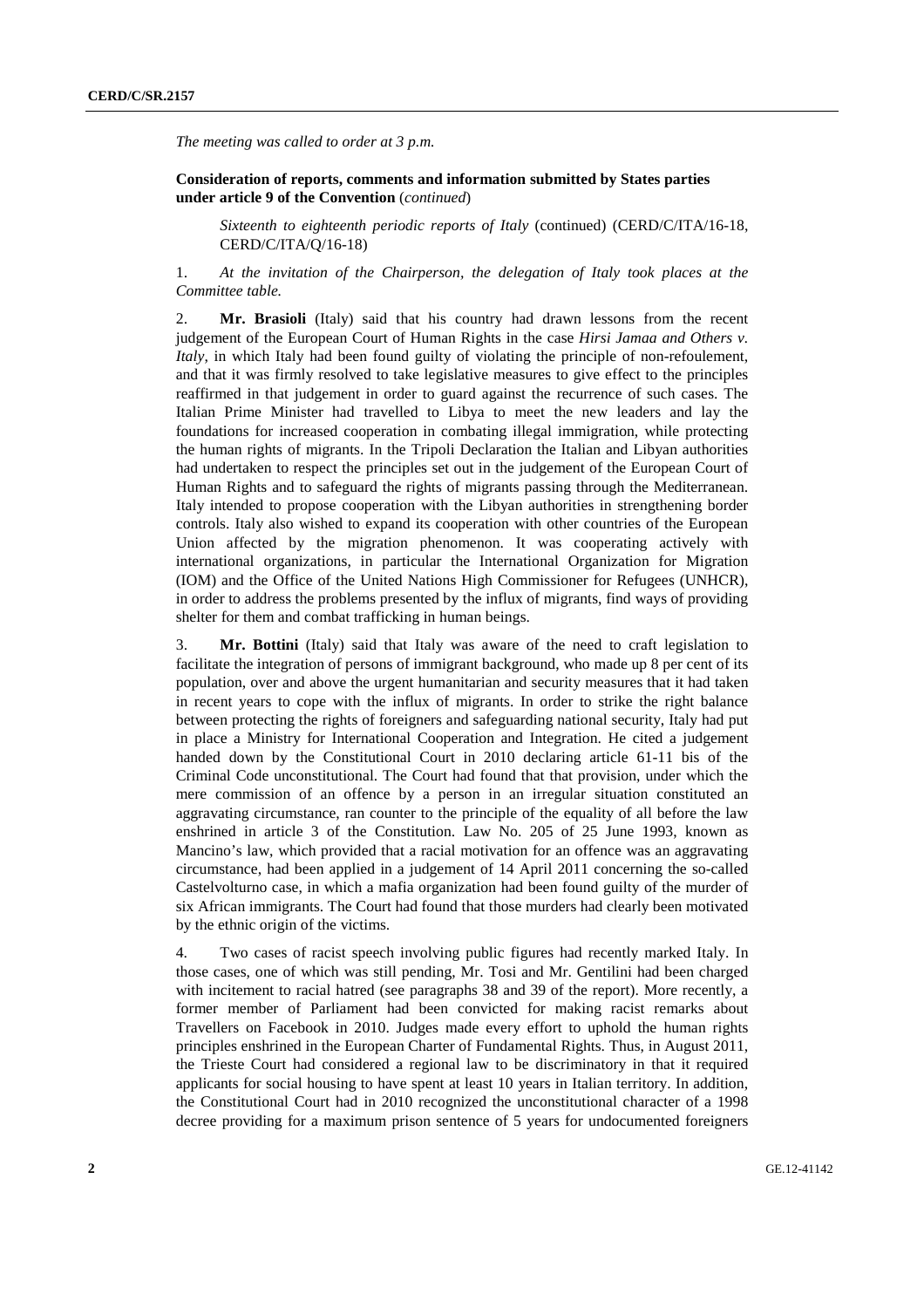who had not complied with an order to leave the territory. Clearly, Italy was tending to decriminalize illegal immigration, as shown by its adoption of Law No. 129/2011, which incorporated into domestic law the provisions of Directive 2004/38/EC on the rights of citizens of the Union and their family members to move and reside freely within the territory of the Member States. That law favoured voluntary repatriation and allowed forcible escort only in exceptional cases; it also set limits on the placing of undocumented persons in identification centres.

5. To facilitate the integration of second-generation immigrants, the State was exploring the possibility of granting Italian nationality to children under the age of 18 born in Italy to foreign parents in accordance with the principle of *jus soli*. The matter had not yet been settled, as care had to be taken to guard against any abuse while respecting children's rights. Migration laws in the autonomous regions were subject to constitutional oversight to make sure that they were in line with the State's migration policy and legislation, since if they were not they could be challenged before the Constitutional Court. While Italy already possessed a whole swathe of laws against discrimination, a bill was also being considered to amend Law No. 654 of 1975 on racial and ethnic discrimination so as to include sexual orientation among the prohibited grounds for discrimination. Thought was also being given to amending article 61 of the Criminal Code in order to introduce into it an aggravating circumstance in cases of hate crime motivated by a person's sexual orientation, which would not be able to be offset by a mitigating circumstance. Law No. 482/1999 on the protection of linguistic minorities would be replaced by innovative legislation taking into account the new technological realities, in accordance with the Council of Europe Convention on Cybercrime and its Additional Protocol, ratified by Italy in 2011. As cybercrime knew no borders, every effort was needed to combat the dissemination of racist ideas via the Internet, in particular by enhanced cooperation among European judicial police services. A legislative decree of 2003 had amended Mancino's law by requiring Internet providers to inform police services of any unlawful activity so as to be able to close down sites inciting racial hatred.

6. **Mr. Falco** (Italy) said that the incorporation of Directive 2004/38/CE into domestic law would not result in the immediate abolition of reception centres for migrants and asylum seekers, but every possible effort would be made to avoid expulsions. Since 2012, persons awaiting an administrative decision who could provide the necessary safeguards were already entitled to remain within Italian territory, through the application of an alternative measure to deprivation of liberty. Following the comments of the European Commission against Racism and Intolerance (ECRI) concerning discriminatory behaviour by the administration, an administrative measure had been adopted to relax the requirements for residence permits. As a result, foreigners holding residence permits would be required to pay for the renewal of their residence permits only every four years and no longer every two years as previously. That measure should facilitate family reunion and make it easier to obtain work permits, while streamlining administrative formalities both for those concerned and for administrative services and the police.

7. The crisis had significantly impacted efforts to combat discrimination: resources were lacking in every sector and budget cuts were bound to affect certain social benefits enjoyed by migrants. However, certain regions where immigration problems were more acute, particularly in the southern part of the country, would receive increased funds from the European Integration Fund. A €20 million appropriation had been earmarked for communes in four southern regions of the country in order to increase reception structures for migrants and improve the social benefits intended for them.

8. **Mr. Monnanni** (Italy) said that the National Office against Racial Discrimination (UNAR) would not cease to exist upon the establishment of the independent national human rights commission but that it would work in close cooperation with that body, in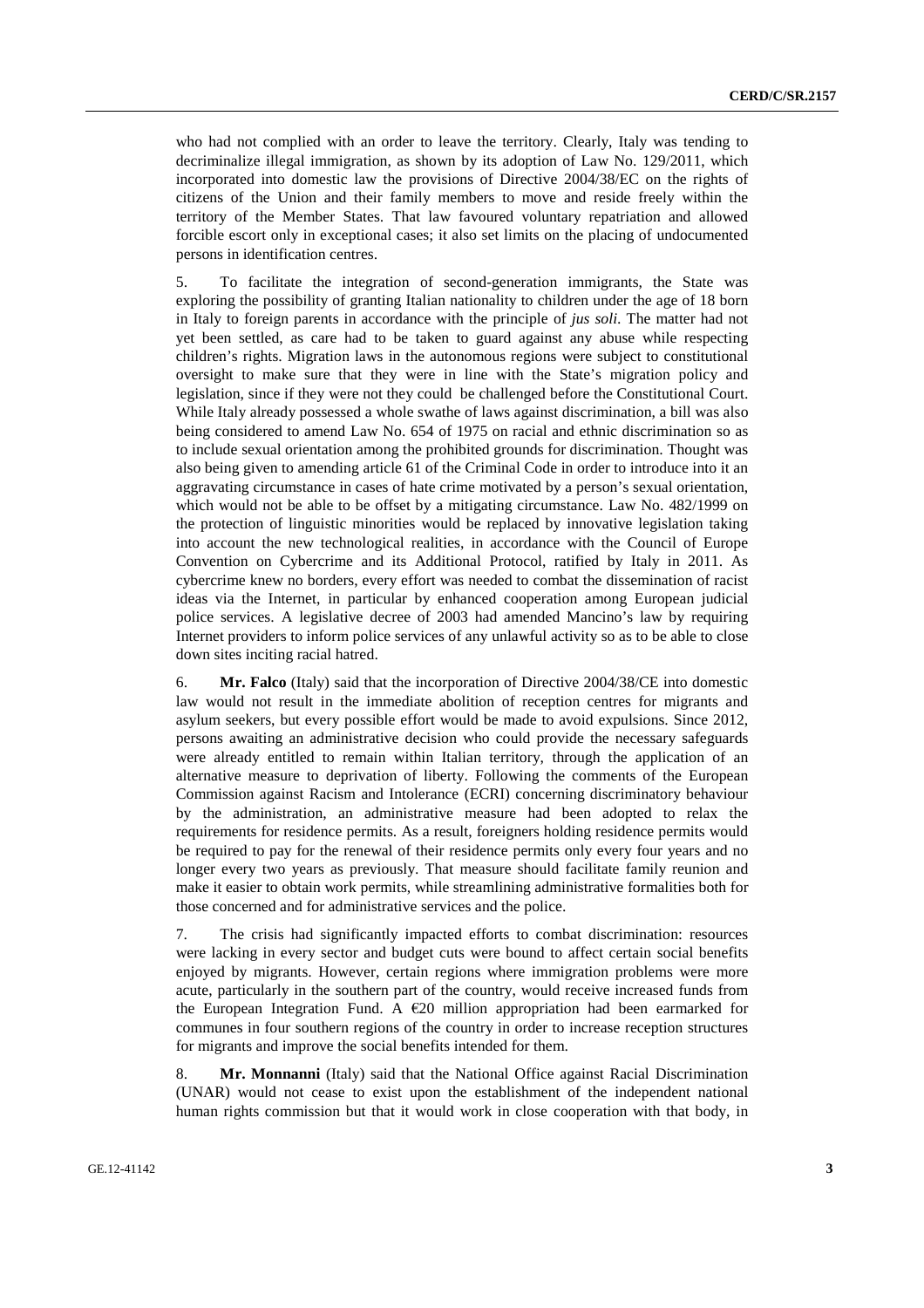accordance with the Paris Principles. The activities of UNAR had developed considerably over the past three years and the number of complaints of discrimination had risen from 373 to 1,000 in 2011. UNAR did not wait for complaints to be submitted to it but often took the initiative of monitoring media and social networks, in particular for racist language and incitement to racial hatred, and intervened to put an end to such practices. Between 2009 and 2011, the proportion of complaints and reports of discrimination had risen from 10 per cent to 21 per cent. Most had been from Italians, especially young people, who had now become more aware of the usefulness of reporting cases of discrimination as the Office had laid emphasis on awareness-raising in schools and universities. It was true that UNAR could not provide direct assistance to victims of discrimination but there were other effective means of doing so. On the question of equal treatment, UNAR had concerned itself with acts of discrimination committed by government offices and had on several occasions interceded to find solutions with the help of its legal service. It had been active in the promotion of freedom of religion and had taken action against discriminatory decisions that had prevented Muslims from acquiring premises to serve as places of worship. UNAR would be responsible for monitoring the implementation of the Roma strategy adopted by the Council of Ministers in February 2012. The first commitment of the Government was to secure adoption of a bill recognizing the Roma and Sinti minorities as national minorities. It had also undertaken to reassign the funds allocated for the settlement of urgent problems to actions on behalf of the Roma and Sinti communities. Lastly, it was intending to set up a working group composed of representatives of the Roma and Sinti communities together with a Roma and Sinti community forum which would serve as a representative body.

9. **Mr. Vulpiani** (Italy) said that, for many years, UNAR had been working in close collaboration with Roma and Sinti associations and was planning to set up a specific department for the purpose. Roma were probably those most likely to suffer from discrimination and, to stop them from being stigmatized, UNAR was proposing to make journalists aware of that problem throughout the national territory. The Roma strategy of UNAR rested on three pillars: work, health and housing. Italy was very concerned about the steep decline in the Roma child enrolment ratio in secondary and higher education. In higher education, the goal was to train Roma and Sinti students who could help the Italian authorities to facilitate the integration of those two communities in society. UNAR would continue to combat school dropout and to give disadvantaged children better access to vaccines and preventive medicine, as the infantile mortality rate was still too high in some regions. Housing measures taken in the past for Roma had been emergency measures that had actually contributed to their segregation and impeded their social integration. Italy therefore intended to put an end to the Roma camp policy by seeking housing solutions that respected the rights and needs of families. However, since many Roma and Sinti still wished to live in camps, it was planned to keep small camps which would ensure the maintenance of family unity while preventing segregation.

10. **Mr. Monnanni** (Italy) said that UNAR had consulted almost 200 regional and communal associations in order to evaluate its activities and define new priorities for action. The consultations had highlighted the need to intensify local activities by strengthening the networks to combat discrimination that UNAR had started to put in place and to develop initiatives in schools. According to 52 per cent of associations, UNAR had gained in effectiveness.

11. **Mr. Brasioli** (Italy) said that the Inter-ministerial Committee on Human Rights had carried out human rights awareness-raising and training activities, in particular with the support of academia. In March 2011, it had organized a conference bringing together deans of political science faculties in all the Italian universities to examine the question of human rights teaching in universities. It had also organized a series of meetings in Rome universities on the subject of "Human rights, from theory to practice", with the participation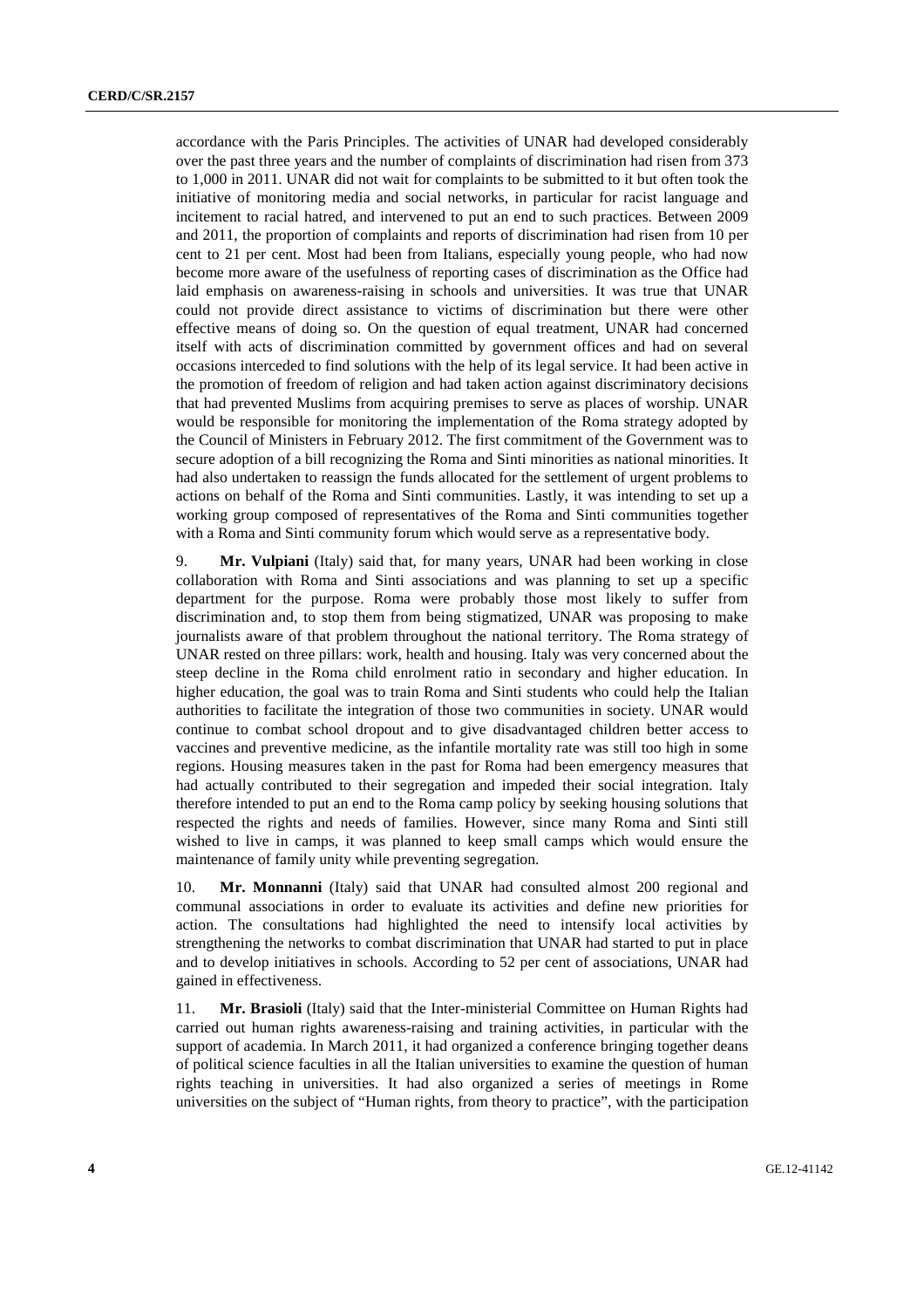of students, faculty, senior officials and representatives of NGOs and civil society in general.

12. **Mr. Ottaviano** (Italy) said that UNAR and the Higher Institute of Prison Studies gave human rights training to prison staff. Nine centres had been set up in the country to provide theoretical and practical courses for new recruits and refresher training for established staff. The courses had been designed to bring out the specific features of the prisoners' various cultures and ethnic groups and thereby to facilitate exchanges in the prison environment. Courses were also given on Islamophobia and on Muslim religion and civilization, in order to prevent any discrimination, even involuntary, by prison staff. Middle-grade and senior police and prison officers were also made more aware of the rights of prisoners to be treated on an equal footing, regardless of race or religion. In all, several thousand of them had received training over the past two years, including within the framework of the regional activities of the European Police College (CEPOL). Cultural mediators also played a key role by serving as a link between foreign prisoners and Italian institutions. In response to the question raised by Mr. Calí Tzay about a Nigerian prostitute who had been beaten in prison and photographed half-naked, he said that the director of the prison concerned had tendered his resignation, which had been accepted, and that criminal proceedings were under way.

13. **Mr. Monnanni** (Italy) said that a large number of events were being organized as part of the UNAR campaign against discrimination, including the free distribution, in March 2012, of information flyers and plastic bags bearing an anti-racism slogan in some 1,200 supermarkets throughout the country.

14. **Mr. Diaconu** asked whether it would not be desirable to set up a mechanism for dialogue between the State and local authorities so that the latter did not adopt a law contrary to national migration legislation or an international instrument, leading to what could be a very lengthy appeal being lodged against that law before the Constitutional Court. Italy should, as a matter of urgency, stamp out prejudice against Roma and migrants, which sometimes resulted in very serious situations, like the recent fire that had been started in a Roma camp as retaliation following baseless rumours concerning the rape of a young woman by a member of that community.

15. **Mr. Vulpiani** (Italy) said that appeals lodged with the Constitutional Court to settle disputes between State organs did not last as long as those lodged by individuals. In addition, the State had exclusive jurisdiction in a number of areas, like immigration, thereby averting conflicting norms. Potentially discriminatory regional bills were often brought to the attention of UNAR, even before they were considered by the competent legislative authorities and, in such cases, UNAR issued a negative legal opinion in order to interrupt the legislative process. That was what had happened with the bill submitted in Venetia in 2011, designed to limit access to certain social benefits to persons who had been living in the region for at least 10 years, which discriminated both against migrants and against Italians who had recently settled in the region, notably for professional reasons. Following the negative opinion of UNAR, the bill had been withdrawn. In the latter half of 2010, UNAR had denounced several situations that it considered discriminatory in the matter of access to services and to social housing along with the red tape to which foreigners were subjected and had so informed the authorities in all the prefectures, regions and municipalities of the country.

16. **Mr. Monnanni** (Italy) agreed that prejudice must be forcefully combated and said that, in the case of the fire in the Roma camp in Turin, the Minister for Cooperation and Integration had immediately gone there to express his solidarity. All too often public opinion tended to draw hasty conclusions about a population group on the basis of the criminal behaviour of one of its members. An awareness-raising campaign was currently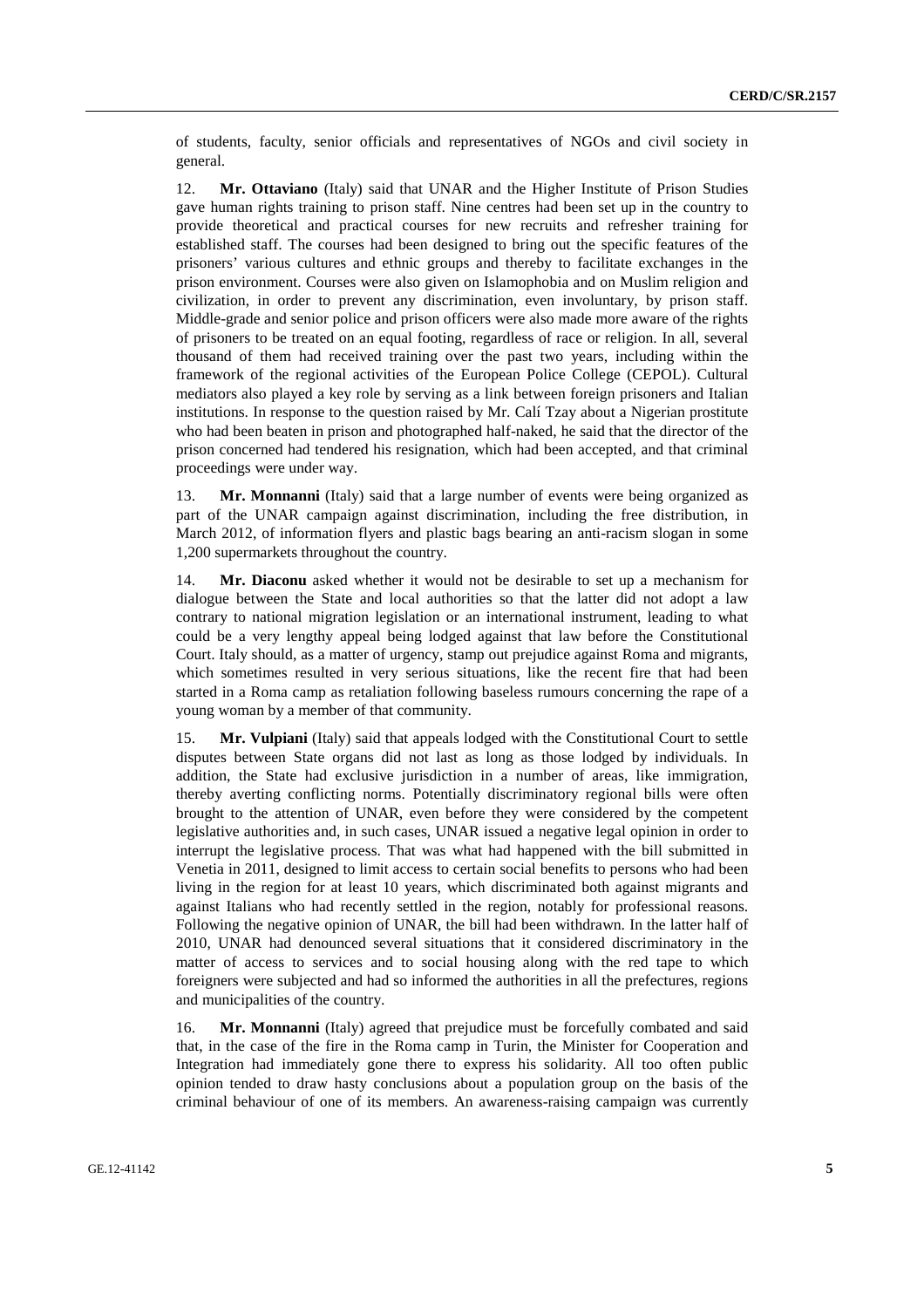being carried out in public transport services, and booklets on the history of the Roma and the Sinti were being distributed in schools.

17. **Mr. de Gouttes** enquired about the maximum period of administrative detention of undocumented migrants and asylum seekers; the measures planned to improve living conditions in holding centres like the one in Lampedusa where, according to NGOs, the persons held were victims of ill-treatment; whether the legal assistance offered to asylum seekers and illegal immigrants really varied according to the law court and the region; and lastly, whether the State party took care to ensure humane treatment for undocumented minors held with their parents. The Committee would welcome further information from the State party in its next periodic report on the law prohibiting the wearing of a headscarf and comprehensive statistics on the number of complaints lodged, prosecutions initiated and sentences handed down for racism.

18. **Mr. Monnanni** (Italy) said that the bill on the wearing of headscarves, submitted by a single parliamentarian, was at a standstill. The wearing of a headscarf was still authorized and could not be prohibited by decision of a local authority. UNAR had intervened in some northern communes to prevent the installation of notice boards banning the *burqa*. Aggressions of a racist character had accounted for 5.8 per cent of criminal offences in 2011, as against 6.5 per cent in 2010. Not having more precise statistics on the issue, he undertook to provide the Committee with further information in writing.

19. **Mr. Vulpiani** (Italy) said that administrative detention could not exceed 18 months. He recalled that, in the spring of 2011, Italy had coped with a massive influx of refugees from North Africa to whom it had provided free legal assistance, daily meals and an allowance of five euros a day. In addition, the persons concerned had been allowed to correspond with their families abroad and to receive visits.

20. **Mr. Bottino** (Italy) said that one of the first measures of the new Government had been to open up holding centres to the media. He was unable to answer the questions about the situation of minors held with their parents; he would convey the requested information to the Committee at a later date.

21. **Mr. Murillo Martínez** asked what had become of the bill to recognize Roma and Sinti minorities and Travellers as national minorities. It would be useful to know whether civil society organizations had conducted surveys to determine the scale of racism in the country and, if so, what their findings were. Lastly, he enquired whether measures had been taken to eliminate the Roma databases that had been established in 2008.

22. **Mr. Monnanni** (Italy) said that one of the priorities of the Roma strategy adopted in February 2012 was to pass a bill granting the Roma and Sinti the status of national minorities. A drafting committee composed of representatives of the various ministries concerned, including the Ministry of Justice and the Ministry of the Interior, would be set up and the bill could be expected to be finalized by late 2013. The information gathered in 2008 through the Roma and Sinti census drive had been destroyed, so that there was no longer a specific database on those communities. In 2011, UNAR had allocated €250,000 for the establishment of the centre for research on ethnically- or racially-motivated discrimination. The centre had developed indicators that would enable the scale of the phenomenon of racial discrimination to be measured at local and national levels. The outcome of that work would be available by the end of 2013.

23. **Mr. Thornberry** asked whether the State party could ensure that the education system was opened to Travellers, in particular by recruiting teachers prepared to work where those communities were living and to follow them in their travels. It would be interesting to know where Roma children received intercultural education and whether Roma communities had a hand in the design of curricula. Lastly, he asked what concrete steps were being taken by the public authorities to combat the trivialization of racist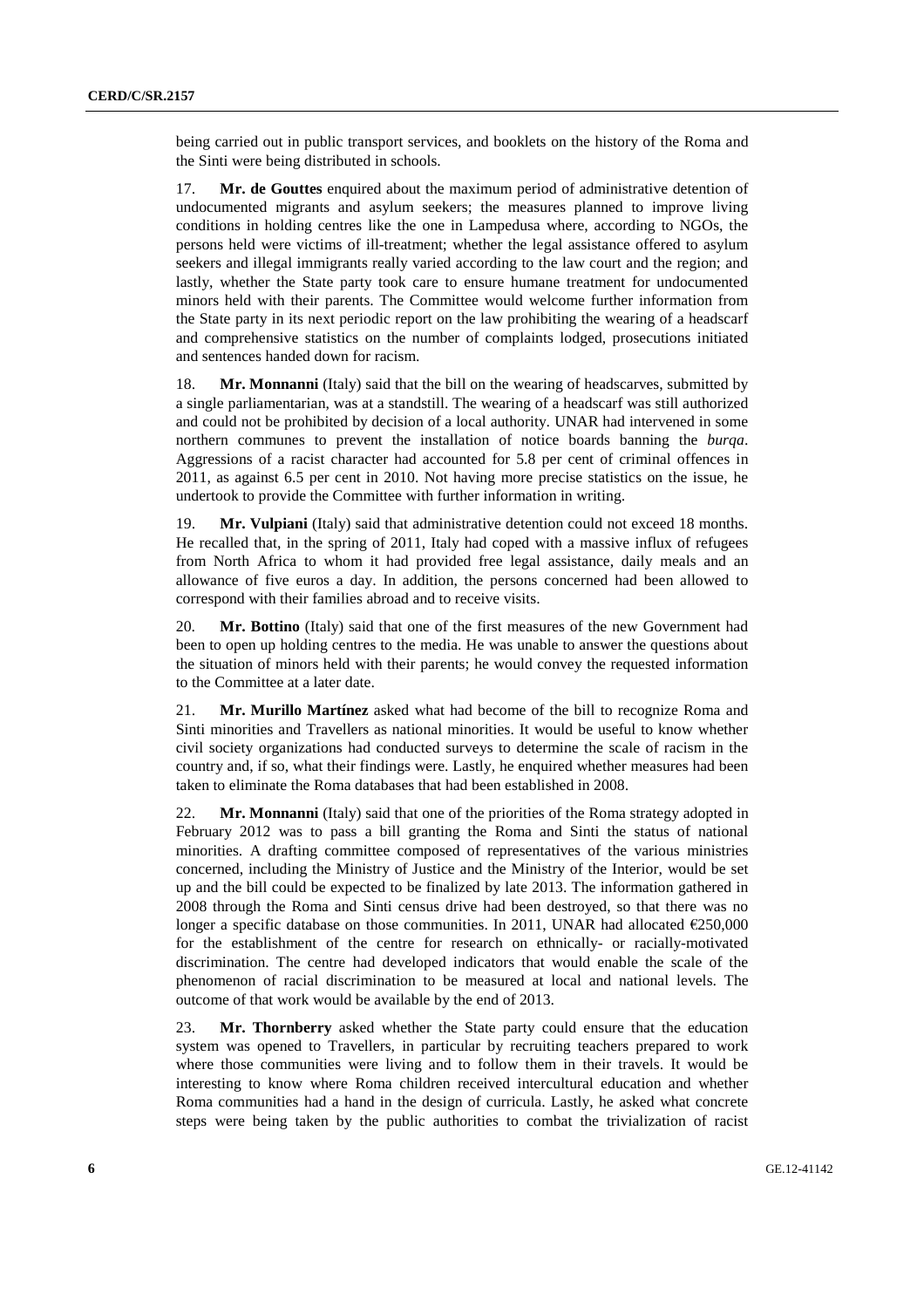discourse and prejudice, which a growing proportion of the population seemed to find acceptable.

24. **Mr. Vulpiani** (Italy) said that in the 1960s the policy with regard to the education of Roma children had been to send teachers to work in those communities. It had been found, however, that the children were thereby marginalized even further. For that reason, and in a spirit of integration, the current policy was to require Roma children to be enrolled in regular schools. Under the training programme for mediators launched by the Council of Europe following the adoption on 20 October 2010 of the Strasbourg Declaration, several linguistic and cultural mediators had been trained. As a result, local authorities now had a list of approved mediators on whom they could draw in case of need.

25. **Mr. Amir** (Country Rapporteur) asked whether the State party was planning to withdraw its reservation to article 4 of the Convention.

26. **Mr. Saidou**, noting from paragraph 79 of the report that UNAR bestowed an award on enterprises with good practices in the integration of minorities, enquired whether the State party ensured that large Italian corporations respected the provisions of the Convention, including in their foreign subsidiaries.

27. **Ms. Crickley** asked when the State party thought it would be able to establish a national human rights institution and launch its new National Plan of Action against all forms of racial discrimination and what activities it was planning for 2012 to implement its Roma strategy. Had a timetable been set for the evacuation and demolition of the Roma camps and were the children currently living in those camps enrolled in regular schools? Lastly, she noted with concern that, owing to the discretionary powers vested in the local authorities for the granting of nationality and the substantial backlog in the processing of applications for naturalization, migrants continued to suffer from discrimination. The Committee would welcome comments from the delegation on the matter.

28. **Mr. Vázquez** wished to know whether the State party intended to amend its criminal legislation in order to introduce into it a provision making a racist motivation for an offence an aggravating circumstance, including in cases where it was combined with other motives.

29. **Mr. Brasioli** (Italy) said that he would forward to the competent authorities the Rapporteur's request concerning the withdrawal of reservations to article 4 of the Convention. As for the establishment of a national human rights institution, the delegation had good hopes that it would be able to be set up before the end of the current legislature, at the end of 2013.

30. **Mr. Monnanni** (Italy) said that a charter on equality of opportunity in the workplace, aimed in particular at ensuring equality of treatment irrespective of race or ethnic origin, had been adopted. As at 31 December 2011, 112 enterprises with a total of 6,000 employees had signed it. The National Plan of Action against all forms of racial discrimination should be able to be launched in September 2012 and a review of the results of the Roma and Sinti strategy would be carried out on 31 December 2012.

31. **Mr. Bottino** (Italy) said that the Minister for Cooperation and Integration had undertaken to cut by half the waiting period for a residence permit and to increase twofold the period of validity of that permit so as to alleviate the job insecurity of migrants. Lastly, and while recognizing that the Criminal Code should be supplemented by a provision making racial motivation an aggravating circumstance, he stressed that it was not always easy to determine what had prompted a person to commit an offence and that some offences which, at first sight, seemed racist in character, might have other motivations. Thus, in the case of the six illegal workers of African origin who had been killed in Campania in 2008,